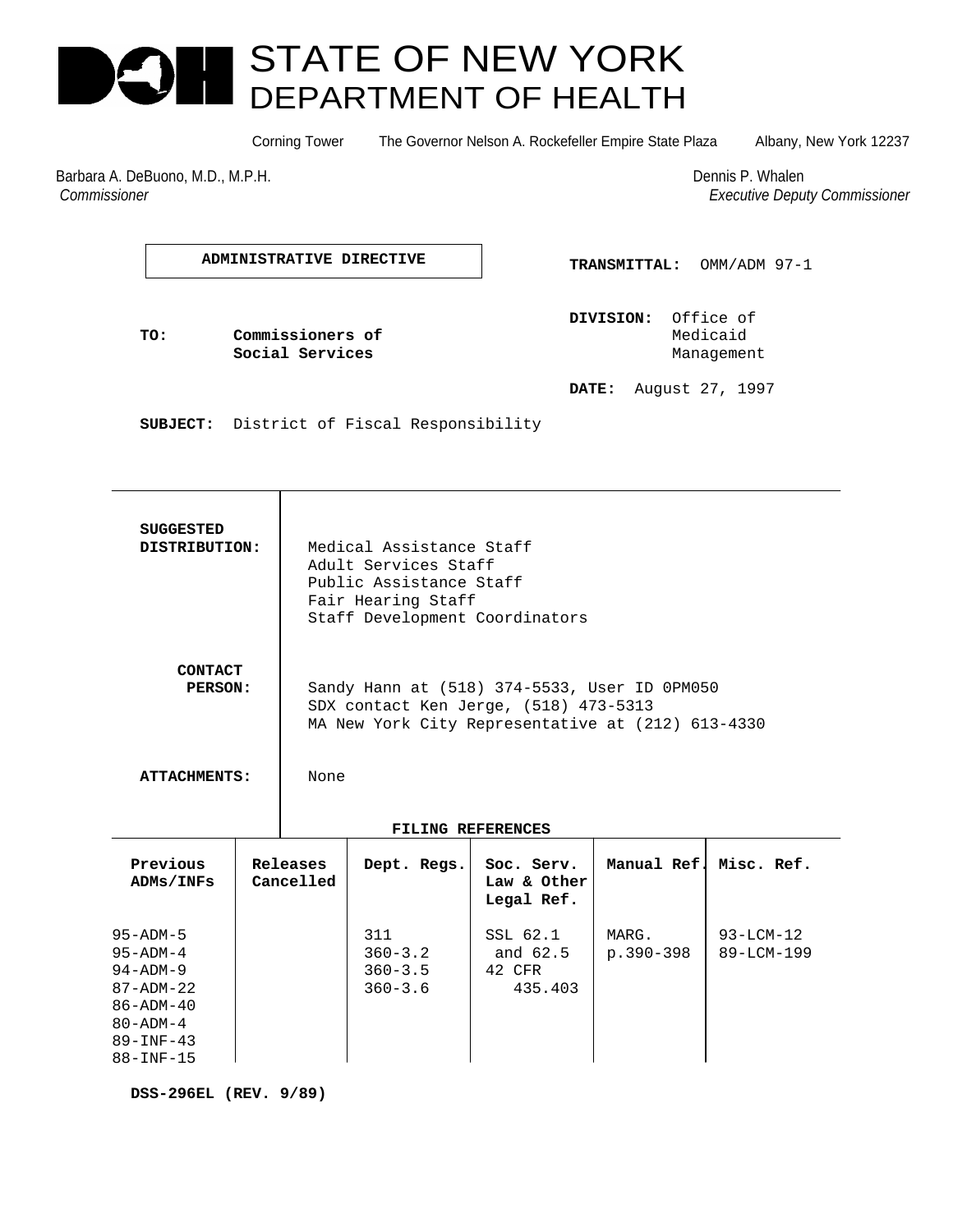# **I. PURPOSE**

The purpose of this Office of Medicaid Management Administrative Directive (OMM/ADM) is to provide social services districts with the policy on how to determine which district or state is fiscally responsible for providing Medicaid for applicants/recipients (A/Rs) who move from one district to another within New York State or between New York and another state. This OMM/ADM also informs districts of a change in policy regarding A/Rs who enter certain adult homes.

#### II. **BACKGROUND**

Federal Regulation 42 CFR 435.403 provides that social services agencies must provide Medicaid to eligible residents of the State, including certain residents who are absent from the State. The regulation also prohibits the denial of Medicaid because an individual has not resided in the State for a specified period of time or because he or she did not establish residence in the State prior to entering an institution.

Social Services Law (SSL) Section 62.5(d) provides that the county from which an A/R enters a medical facility remains responsible for providing Medicaid to that individual. Medical facilities include hospitals, nursing homes, intermediate care facilities for the developmentally disabled, psychiatric centers, residential treatment facilities, developmental centers, inpatient substance abuse treatment facilities, and VA hospitals.

Adult homes are not considered medical facilities and are not subject to the medical facility rule contained in Section 62.5(d) of the SSL. In most instances, A/Rs who enter adult homes will be considered residents of the district in which the home is located (the "where found" rule). In the past, certain adult homes were granted an exemption from the "where found" rule, particularly, when that home had some religious or fraternal affiliation. This policy led to inequities across the State in that some homes were granted an exemption while others were not. Therefore, the Department is now adopting a strict interpretation of SSL Section 62.5(d).

Individuals who are Supplemental Security Income (SSI) recipients are automatically eligible for Medicaid. Disputes between districts regarding district of fiscal responsibility (DFR) have resulted in SSI recipients losing Medicaid coverage. Appropriate State Data Exchange (SDX) procedures must be followed to ensure continuous coverage for SSI recipients.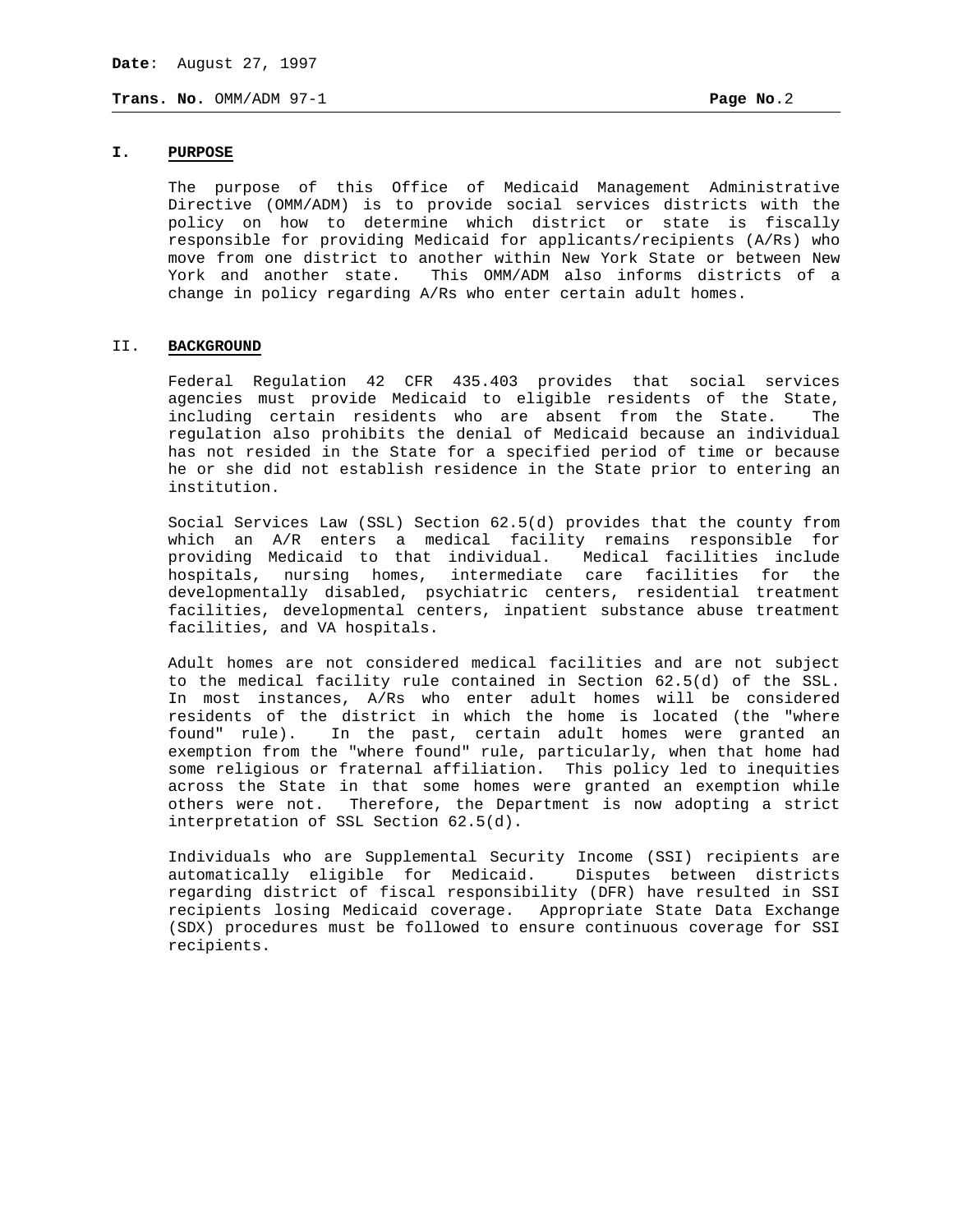## III. **PROGRAM IMPLICATIONS**

A clear and comprehensive DFR policy will reduce unnecessary interjurisdictional dispute fair hearings and ensure that A/Rs receive the assistance to which they are entitled in a timely manner.

In addition, the Department is adopting a strict interpretation of Section 62.5 of the SSL regarding district of fiscal responsibility for residents of adult homes.

#### IV. **REQUIRED ACTION**

#### **A. "Where Found" Rule - SSL 62.1 and 365.5**

Except as provided in Section IV.B., a district must provide Medicaid to all eligible persons found in the district, including "Chapter 621" eligibles.

 Note: **621 eligibles** are A/Rs who have been released or discharged from an Office of Mental Health (OMH) or Office of Mental Retardation and Developmental Disabilities (OMRDD) facility and who have spent five or more continuous years in such facility. 621 eligibility is determined solely by OMH or OMRDD and is transmitted to the local district by form OMH-5 or OMR-5 respectively. The cost of care for these A/Rs is fully reimbursed by the State and federal government (SSL 365.5).

#### **B. Exceptions to the "Where Found" Rule**

A district must provide Medicaid to eligible persons found outside such district in the following situations:

 1. **Temporary Absence from Legal Residence - SSL 365.1(a)**: The social services district where a person has his or her legal residence continues to be responsible for providing Medicaid when the person is temporarily absent from the district. A person's legal residence, or domicile, is the principal and permanent home to which the person, wherever temporarily located, always intends to return. Districts should rely on a person's expression of intent in determining the district of legal residence, unless the person's actions are inconsistent with the expressed intent.

When a person capable of indicating intent leaves his/her district of legal residence, the person will be considered to be temporarily absent from such district if (a) the person enters another district for a specific purpose (such as rehabilitation for alcohol or substance abuse, training, schooling, or vacation) AND (b) the person intends to return to the "from" district when the specific purpose is accomplished AND (c) the person's actions are not inconsistent with this purpose. In this situation, the "from" district continues to be responsible for providing Medicaid as long as the recipient continues to engage in the activity which prompted the temporary absence.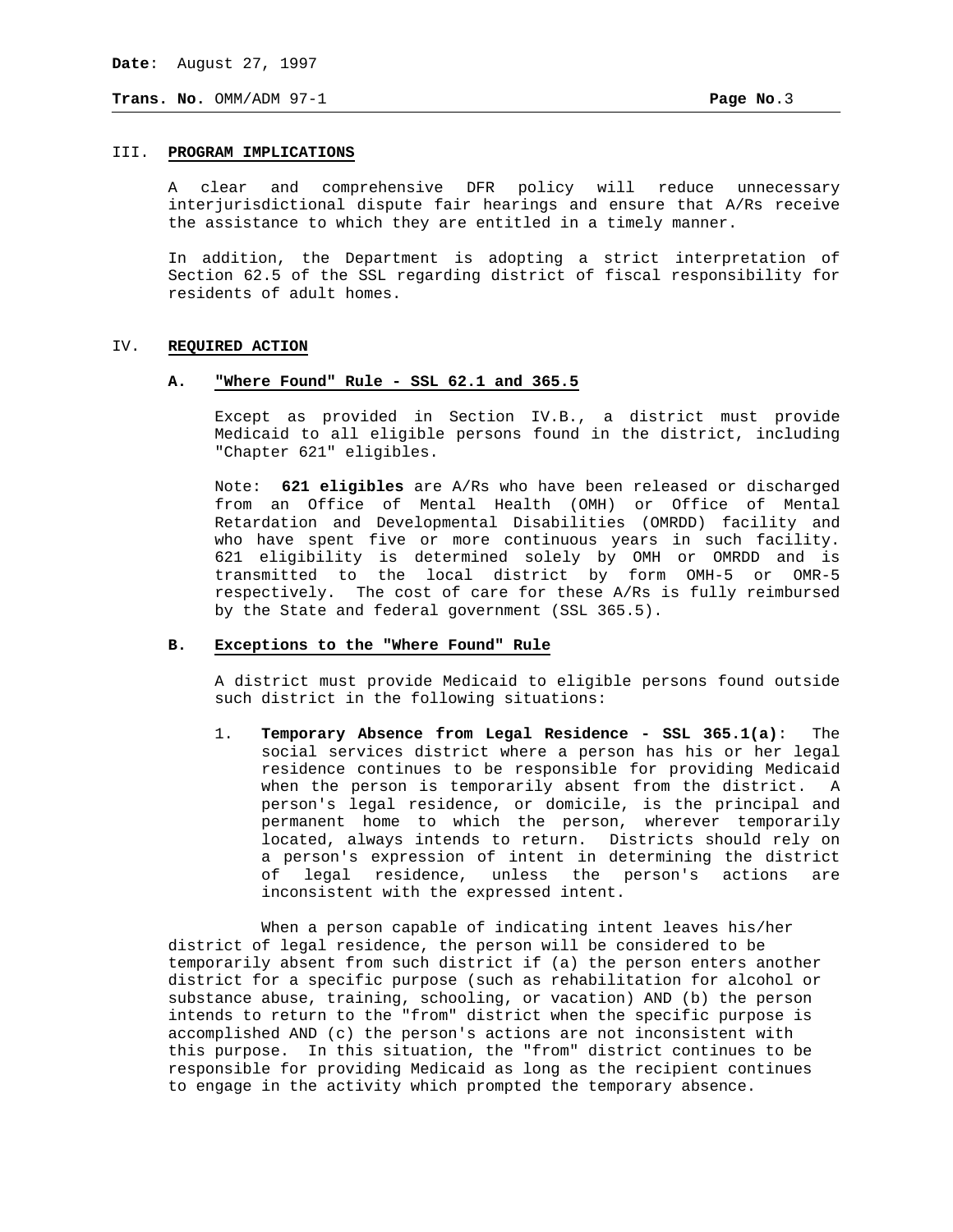This responsibility continues only until the temporary purpose ends. At that point, the recipient:

- o returns to his/her district of legal residence, or
- o is considered to have established a new legal residence and is transitioned from the "from" district to the "where found" district, or
- o becomes a transient (a homeless person without a legal residence) and immediately becomes the responsibility of the "where found" district.
- 2. **Transition Rule SSL 62.5(a)**: When a recipient **moves** from one district to another and continues to be eligible, the "from" district continues to be responsible for providing Medicaid during the month of move and may continue assistance for the month following the month of move. Thereafter, the "where found" district is the DFR.
- 3. **Medical Facility Rule SSL 62.5(d)**: The district of legal residence continues to be responsible for providing Medicaid to a person who has entered a medical facility in another district if the person is or becomes in need of Medicaid upon admission to the facility, during the inpatient stay, or upon discharge from the facility. This responsibility continues indefinitely until there is a break in the recipient's need for Medicaid.

When applying these provisions to a Title XIX facility operated or certified by OMH or OMRDD, whether the facility is located within or outside the "from" district, the "from" district or county of origin remains responsible until there is a "break in need".

 A **"break in need"** is defined as one calendar month without financial eligibility. As long as an individual remains financially eligible for Medicaid, there is no break in need. If the individual has excess income and submits paid or incurred expenses totaling the amount of excess or pays the excess directly to the district, there is no break in need. If in any month, the individual becomes resource ineligible and is unable to spenddown the excess resources or does not meet an excess income liability, there is a break in need. When a break in need occurs, the DFR may close the case with adequate and timely notice.

 **Note**: Medical facilities are defined as hospitals, nursing homes, intermediate care facilities for the developmentally disabled, psychiatric centers, residential treatment facilities, developmental centers, inpatient substance abuse treatment facilities, and VA hospitals.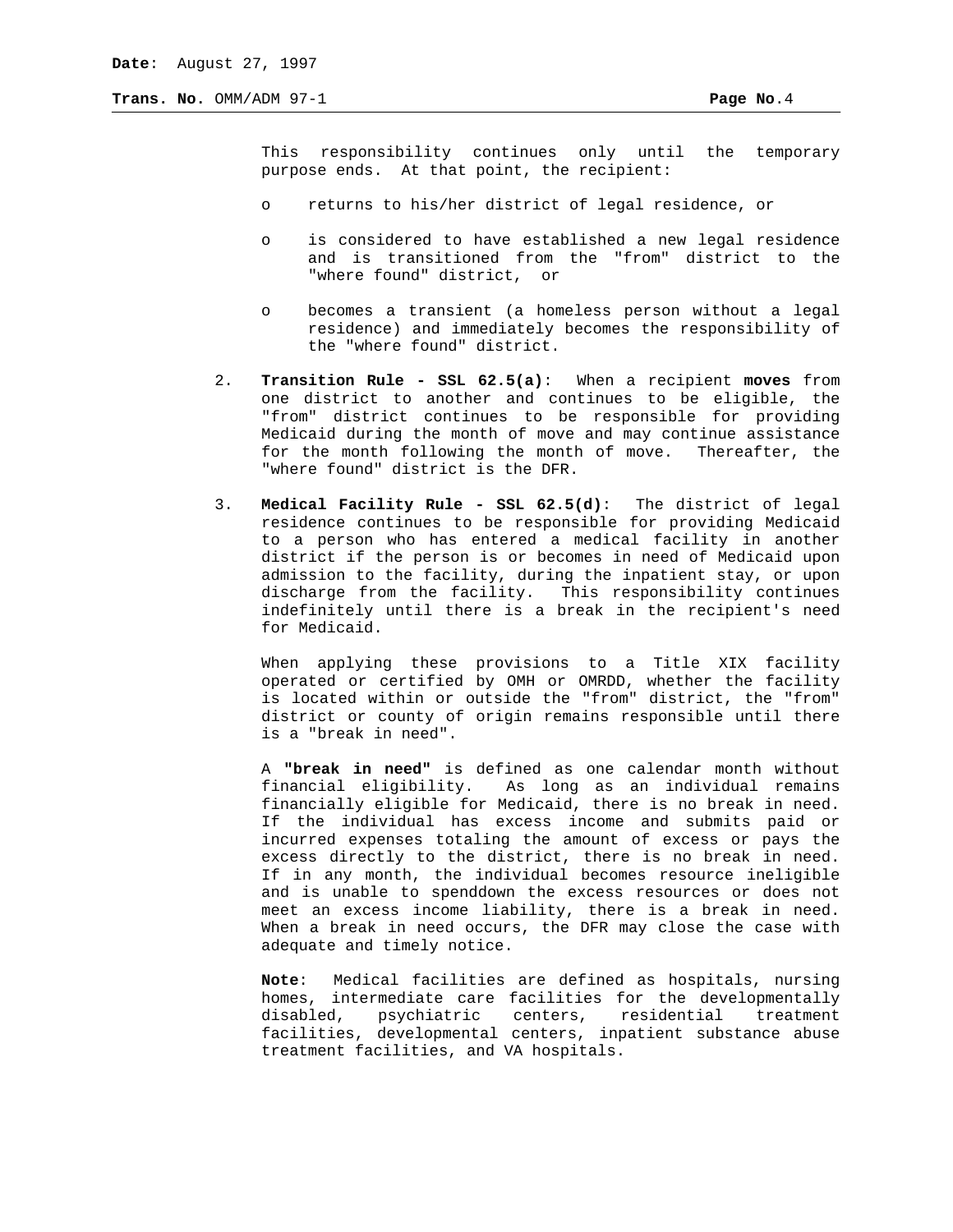4. **District Placement - SSL 62.5(b)**: When an A/R is placed by a social services district (either the "from" district or any other district) in a formal residential setting in another district, the district in which the A/R legally resided immediately prior to the placement is responsible for providing Medicaid to the individual. A district's involvement, both directly as well as indirectly, in a placement includes any district agency or official entity such as courts, mental health departments, probation departments, school districts, etc. This responsibility continues indefinitely until there is a break in need.

For the purpose of this section, a formal residential setting is a residential program providing room and/or board and other non-medical specialized services or care which has been licensed, certified or approved by an authorized New York State agency.

A/Rs who voluntarily enter a residential setting or choose a particular facility to enter are not considered to have been placed. In this instance, the "where found" district is the DFR unless the move can be considered a temporary absence.

 5. **Emergency Temporary Housing - SSL 365.1(a)**: When a homeless person is placed by the "where found" district in temporary housing in another district, the placing district continues to be fiscally responsible for providing Medicaid to the recipient as long as the recipient continues in emergency temporary housing.

This fiscal responsibility continues until the recipient leaves temporary housing. At that point, if the recipient remains out-of-district, the recipient is considered to have moved and the transition rule applies.

 6. **Domestic Violence - SSL 62.5(f)**: When an eligible person enters an approved Shelter for Victims of Domestic Violence located in another district following an incident of domestic violence, the district in which the person legally resided at the time of the incident is fiscally responsible for that person while he/she resides in the approved shelter. This rule applies to persons who had been receiving Medicaid prior to the incident as well as to persons who become eligible due to lack of available income and resources while residing in the approved shelter.

This responsibility continues until the person leaves the approved shelter. If the recipient chooses not to return to the former district of legal residence, such district is responsible for providing Medicaid during the month the recipient leaves the shelter and may continue Medicaid for the following month. The "where found" district is responsible thereafter.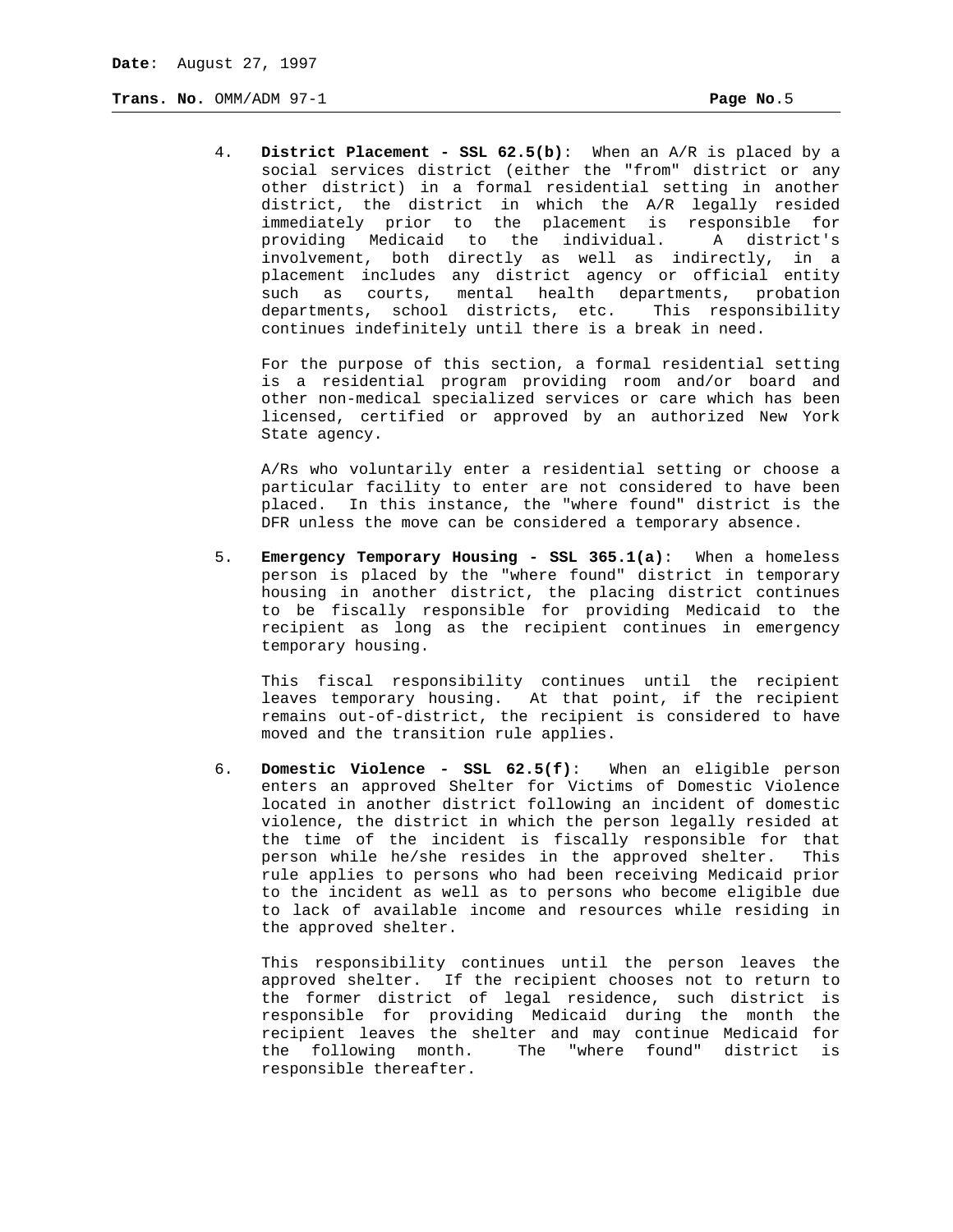- 7. **A/R under 21 18 NYCRR 360-3.2(g):** The DFR for a child under the age of 21 is the district where the parent(s) or legal guardian(s) resides. The DFR is "frozen" at the district where the parent(s) resided at the time an A/R turned 21 if the A/R is incapable of expressing his/her intent.
- 8. **Medical Parole SSL 62.5(g)**: The DFR for an inmate released on medical parole is the district from which the inmate was sentenced. This responsibility continues indefinitely until there is a break in need.

The DFR for non-medical parolees released into a non-medical residential setting such as a halfway house will follow the placement rule. The Board of Parole is considered to be acting on behalf of the court who is considered to be acting on behalf of the district. Therefore, the district where the parolee legally resided prior to incarceration will continue to be responsible for providing Medicaid to the parolee until there is a break in need.

- 9. **Infants Residing with Incarcerated Mothers 95 ADM-4**: The DFR for an infant residing with an incarcerated mother is the district where the mother most recently legally resided prior to incarceration.
- 10. **Assisted Living Program (ALP) 18 NYCRR 505.35(i)**: The DFR for an individual residing in an ALP is determined as follows:
	- o for an individual who is Medicaid eligible at the time of admission to an ALP, the district that is fiscally responsible for the individual immediately prior to his or her admission to the ALP will retain fiscal responsibility; and
	- o for an individual who is not Medicaid eligible at the time of admission to the ALP but later becomes Medicaid eligible, the district in which the individual resided immediately prior to admission to the ALP is the fiscally responsible district.

 Unless one of these ten exceptions applies, the "where-found" district is fiscally responsible for the A/R. The burden of proof is on the "where-found" district to establish that an exception applies.

## **C. Clarification of Treatment of Adult Homes**

In the past, the Department allowed certain adult homes to be treated in a manner similar to medical facilities. This occurred in situations where an adult home attracted individuals from other districts because of some specialized function of the home or because of the home's religious or fraternal affiliation. This interpretation has resulted in inconsistencies throughout the State in the application of DFR policy for residents of adult homes.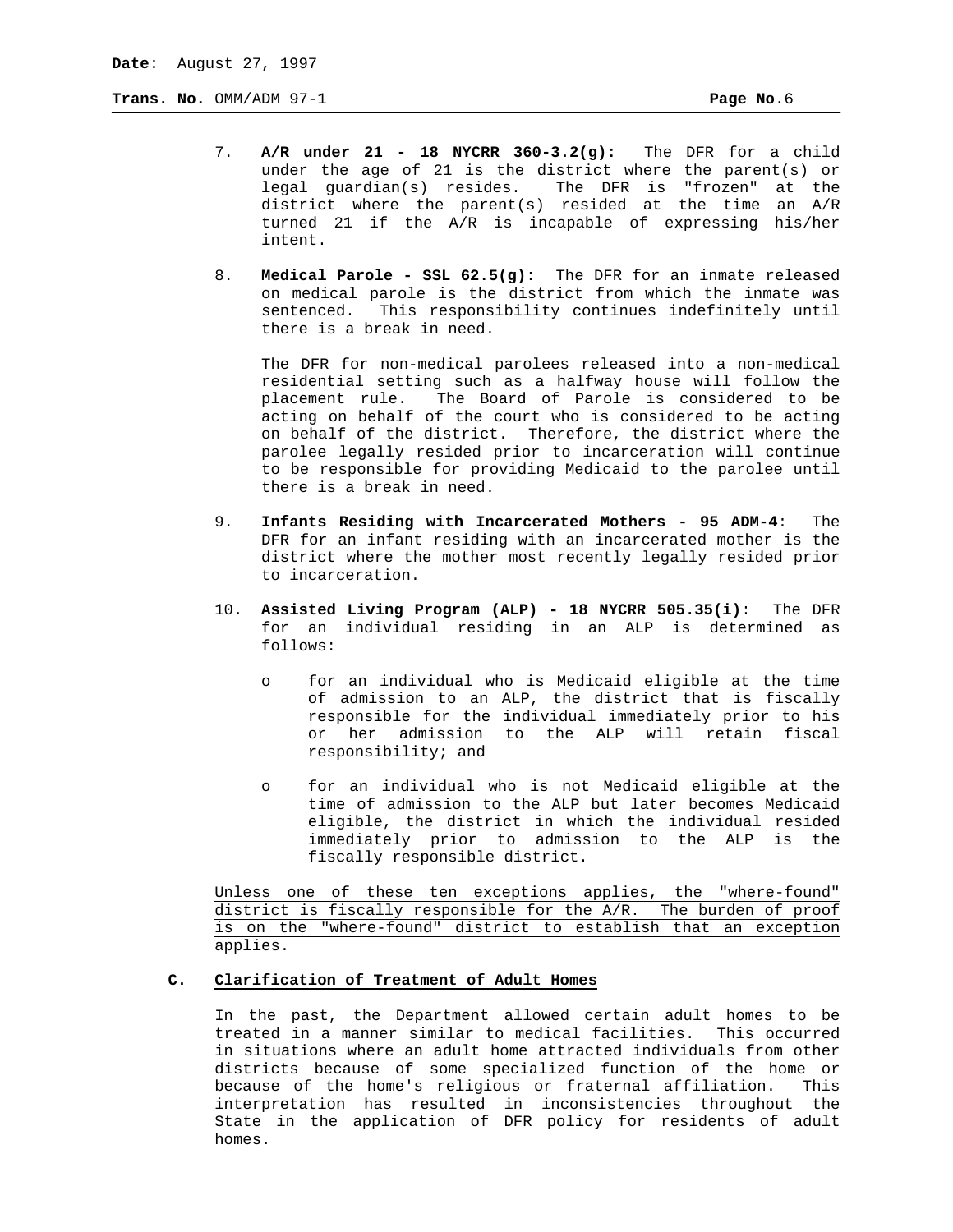In order to address this inconsistency, the Department is adopting a strict interpretation of Section 62.5(d) of the SSL. Effective with the release of this OMM/ADM, a resident of one county who enters an adult home in another county will be considered a resident of the county in which the adult home is located, unless the individual meets one of the exceptions listed in section IV.B. of this OMM/ADM.

This policy change must be implemented prospectively. Districts which are currently providing coverage to residents of adult homes located in another district must continue to provide Medicaid coverage to such recipients until there is a break in need.

## **D. Office of Mental Health (OMH) and Office of Mental Retardation and Developmental Disabilities (OMRDD) - SSL 365.7**

1. OMH, district 97, in conjunction with the Department, determines Medicaid eligibility for A/Rs residing in the following settings:

 Psychiatric Centers (PC) State Operated Family Care (SOFC) Residential Treatment Facilities (RTF) State Operated Community Residence (SOCR) State Operated Residential Care Centers for Adults (SORCCA) Family Based Treatment (FBT) Teaching Family Homes (TFH)

2. OMRDD, district 98, in conjunction with the Department, determines Medicaid eligibility for A/Rs residing in the following settings:

 Developmental Centers (DC) Small Residential Units (SRU) Family Care (FC) Intermediate Care Facilities (ICF/DD) - 621s only State Operated Community Residence (SOCR) - 621s only State Operated Individual Residential Alternatives (SOIRA) - 621s only

- 3. State responsibility for Medicaid coverage through OMH and OMRDD ends when the individual is discharged from one of the above mentioned living arrangements, unless the individual is admitted to another setting that appears on the above list.
- 4. Private schools certified by OMRDD are considered Congregate Care Level III facilities. A child under the age of 21 placed in such a school remains the responsibility of the district where the parent(s) or guardian legally resided at the time of placement.

When a child "ages out" of an OMRDD school and is placed in a community residence, the DFR will remain the district where the parent(s) legally resided at the time of placement in the school, unless the A/R or guardian indicates an intent to change residence for purposes other than to obtain available, appropriate care.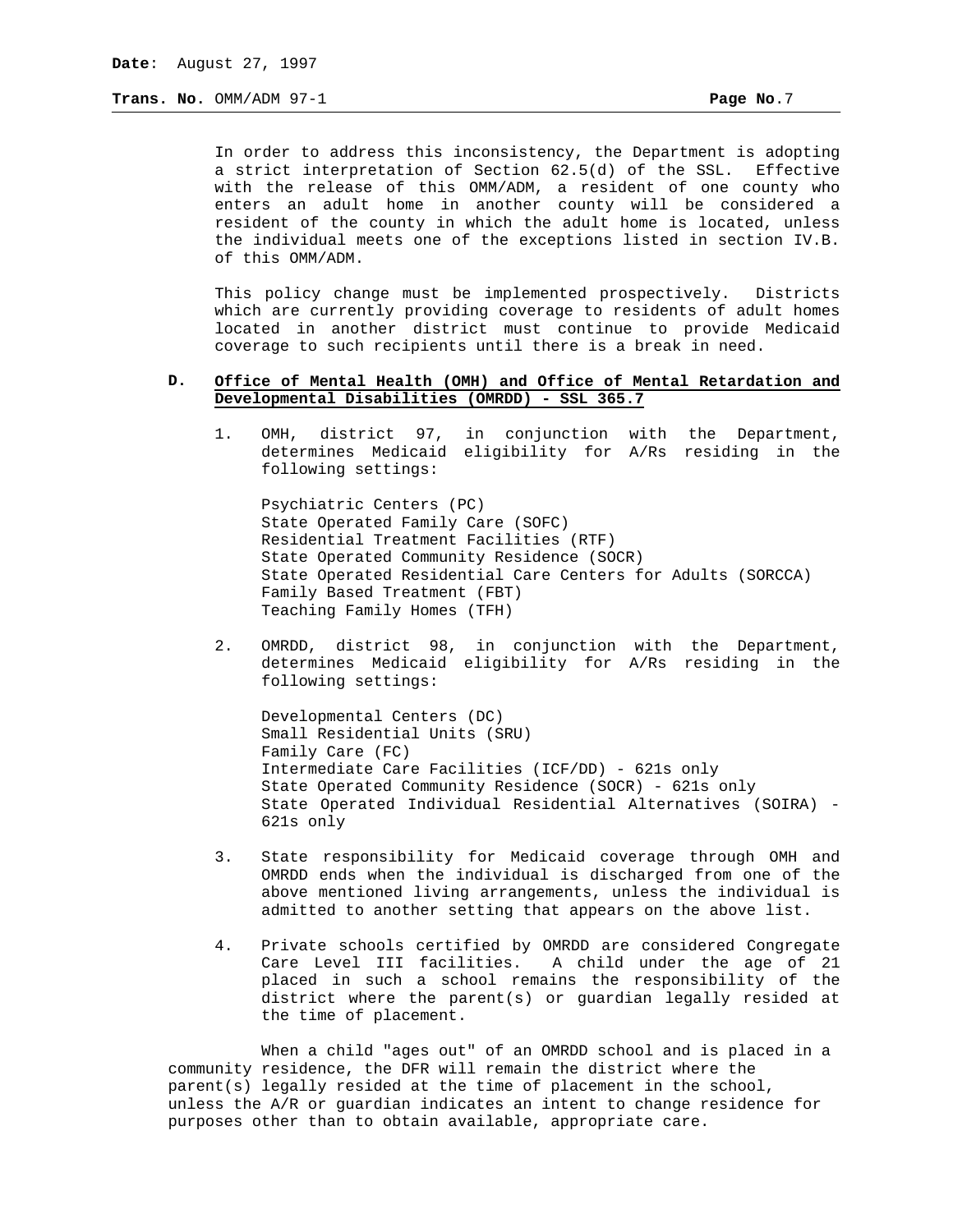- 5. Social services districts are responsible for determining Medicaid eligibility for individuals in all OMH and OMRDD residential settings other than those listed in D.1. and 2.
	- o If the individual is 621 eligible, the district "where found" is responsible for determining Medicaid eligibility.
	- o If the individual is not 621 eligible, the district "where found" is responsible for determining eligibility unless the individual meets one of the exceptions in section IV.B. of this OMM/ADM.
- 6. New York State remains responsible for providing Medicaid to individuals placed by OMH or OMRDD in facilities outside the State.
	- o If the individual is 621 eligible, the district in which the OMH or OMRDD facility from which the individual was placed is responsible for determining Medicaid eligibility.
	- o If the individual is not 621 eligible, the district from which the individual was admitted to the OMH or OMRDD facility is responsible for determining Medicaid eligibility.

#### **E. Supplemental Security Income (SSI) Recipients - SSL 366.1(a)(2)**

When a new SSI case is opened by the Social Security Administration (SSA), Auto-SDX selects a county code according to SSA data. In the automated clearance process (upstate only) one of the following occurs:

- o If the recipient is active and the SSA data matches the county shown on the Welfare Management System (WMS), Auto-SDX will assign the recipient to that district.
- o If the recipient is inactive, Auto-SDX will assign the recipient to the district indicated by SSA.
- o If the recipient is active and the SSA data and WMS file do not match, an SDX interface report will be sent to the WMS district as an exception. The district must take appropriate action to open an MA-SSI case.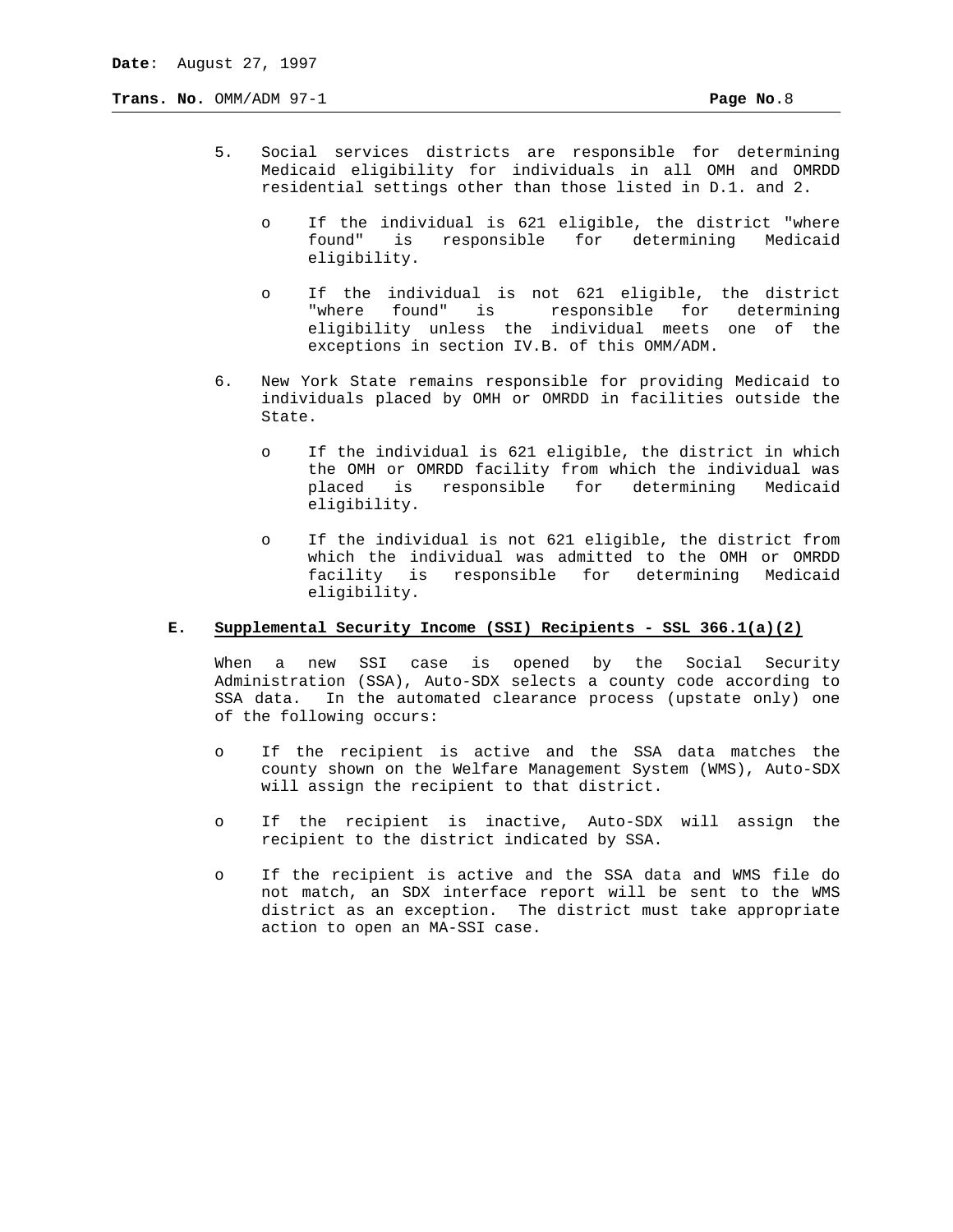If a district does not agree that it is the DFR, the Medicaid case for the recipient **must** remain open while the district investigates the situation to determine the correct DFR. If it is determined that the SDX information is incorrect, the district must submit the DSS-2284, "SDX Change Form", to the Department to initiate a correction. The DSS-2284 should be mailed to:

Office of Medicaid Management New York State Department of Health P. O. Box 118 1 Commerce Plaza Albany, New York 12260

Attention: SDX

If a district learns of an SSI recipient's move to another district, the former district must submit the DSS-2284 to the Department and the SSA-3911, "Report of Change - SSI Data", to the Social Security Administration to initiate a correction. The former district **must not** close the Medicaid case unless they have secured the agreement of the new district of residence to open the SSI recipient's Medicaid case. Both districts should coordinate the case processing (opening and closing) to prevent errors in the stacking of coverage dates in the Medicaid Management Information System (MMIS). If the new district of residence opens a case before the old district of residence closes the case, the closing will terminate the coverage in MMIS. If agreement to open the case cannot be obtained from the new district, the former district **must** keep the case open until the SDX change occurs as a result of the processing of the DSS-2284 and SSA-3911.

In the event that an SSI recipient loses coverage due to a dispute between districts, the "where found" district **must** provide Medicaid until the dispute is resolved.

If a district learns of an SSI recipient's move out of State, the district must complete and submit the SSA-3911, "Report of Change - SSI Data", to SSA to initiate a correction.

Note: New York City utilizes an automated system to process opening and closing of SSI cases. If the SSA data indicates a New York City address, the case is automatically opened in New York City. No clearance with upstate districts is performed. The DSS-2284 and/or SSA-3911 are used to effect changes.

OMH and OMRDD submit changes to both the Department and SSA via the BPR-572 (OMH) and BRO-572 (OMRDD), "Notice of New SSI Status".

## **F. Interjurisdictional Disputes**

In accordance with  $80 - ADM - 4$ ,  $86 - ADM - 40$ , and  $18$  NYCRR  $311.3(c)$ , the district in which the A/R is found is responsible for providing Medicaid during the pendency of an interjurisdictional dispute. This means that, in the event of a dispute, the **"where found" district must accept and process** the application and, if the A/R is otherwise eligible, provide Medicaid to the A/R during the pendency of the dispute.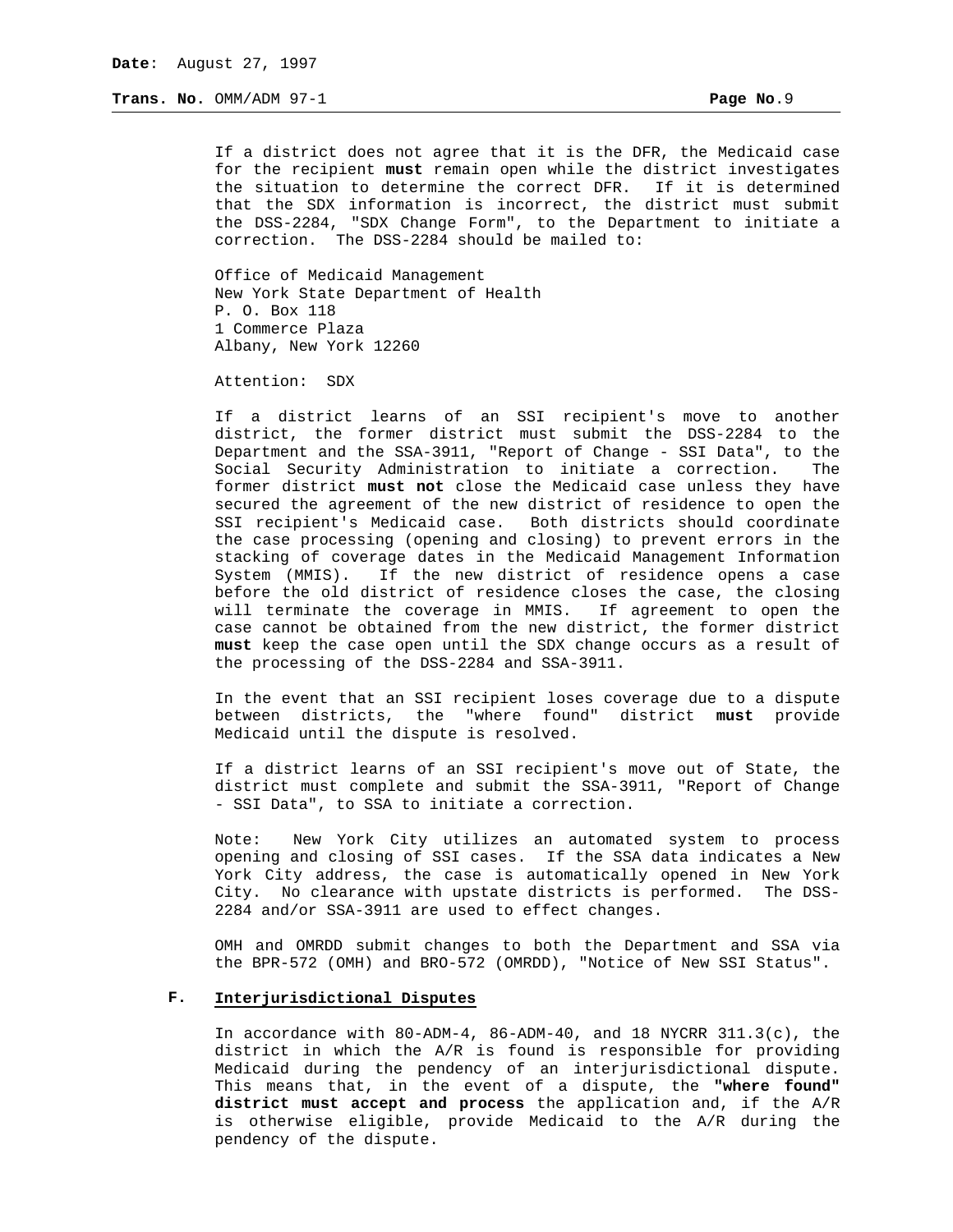This responsibility ends only when the dispute is resolved. **Under no circumstance can an A/R be denied assistance because of an interjurisdictional dispute.** In the event the dispute is resolved in favor of a "where found" district, the district ultimately determined fiscally responsible must reimburse the "where found" district for all assistance and care provided as long as the "where found" district exercised reasonable care in determining the A/R's eligibility.

If the district of fiscal responsibility refuses to reimburse the "where found" district, the State Department of Social Services will make the adjustment through either the RF-2 claim settlement process, if the monies were disbursed for Public Assistance grants, or through Weekly Shares Reports, by adjusting the local shares, if the disbursements were for Medicaid.

In order to make these adjustments, the Department of Social Services requires that the local district send a copy of the Fair Hearing decision along with a cover letter and the dollar amounts involved to: Bureau of Local Financial Operations, New York State Department of Social Services, 40 North Pearl Street - 13th Floor, Albany, NY 12243.

If the district of fiscal responsibility agrees to repay the "where found" district, only the local share needs to be reimbursed, since the Federal and State shares are reimbursed directly, through the claiming process, to the district that provided the care. See the Fiscal Reference Manual, Volume I Chapter 7, pages 15 and 16 for details. For Social Services Block Grant expenditures the non-Federal share should be reimbursed to the district.

For any fiscal claiming questions regarding Interjurisdictional Disputes please contact:

Region I - IV: Roland Levie at 1-800-343-8859, extension 4- 7549 or (518) 474-7549, User ID# FMS001,

Region V: Marvin Gold at (212) 383-1733, User ID# OFM270.

#### **G. Courtesy Applications**

When a person applies for Medicaid and the "where-found" district believes that the applicant is the fiscal responsibility of another district, the "where-found" district may take a "courtesy application" and forward it to the other district. In order to provide for consistency among districts and insure that applicants are not denied assistance because of an incomplete or lost application, social services districts **must** follow two guidelines when taking a courtesy application:

 1. **Prior to** forwarding a courtesy application, the "where-found" district **must** secure verbal agreement from the alleged "from" district that it will accept and process the courtesy application. **Without such agreement, the "where-found" district must accept and process the application** and, if it chooses, take the other district to an interjurisdictional dispute hearing.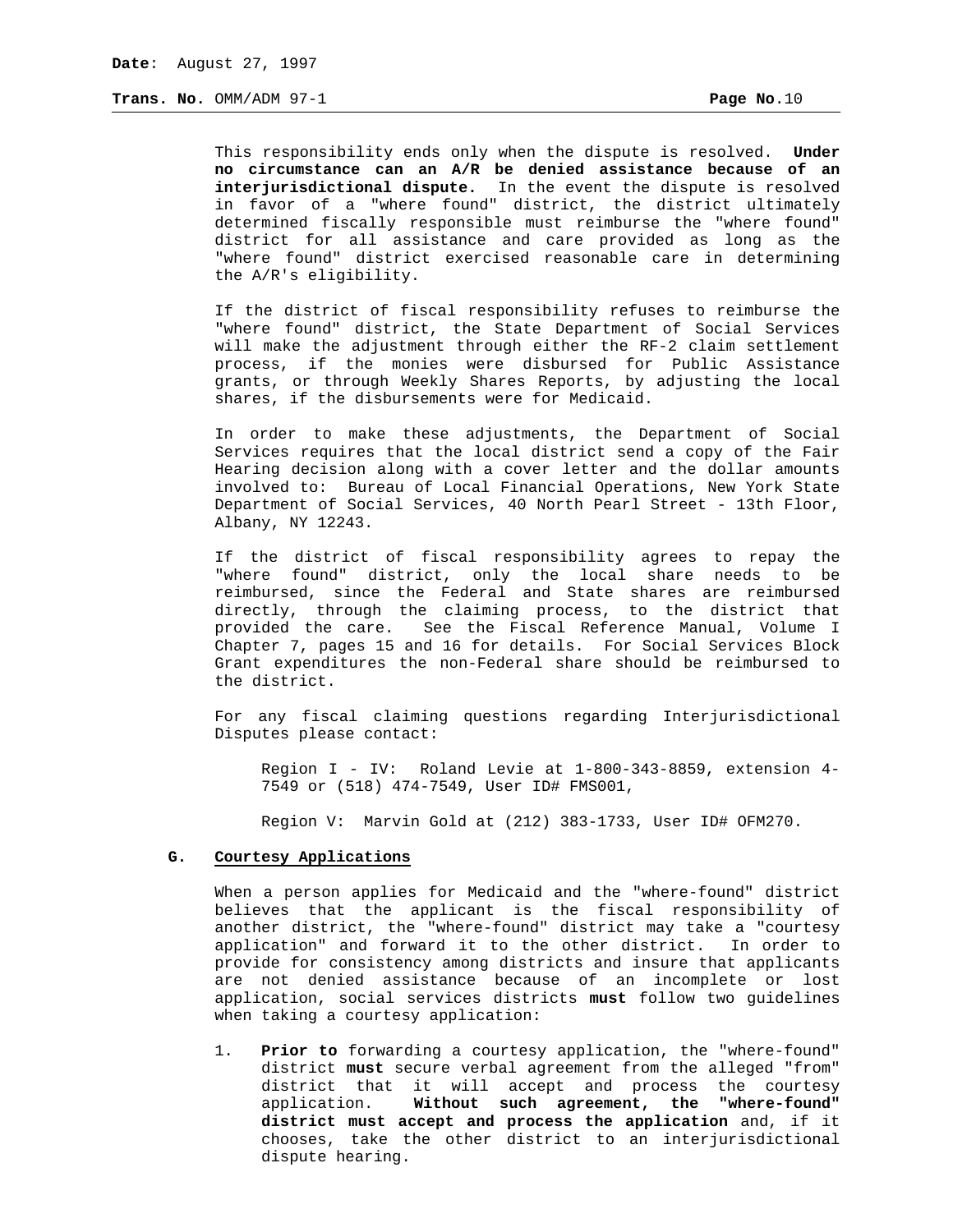**Trans. No.**  $OMM/ADM$  97-1

2. When taking a courtesy application, the "where-found" district must fill out all requisite forms completely, and secure sufficient documentation for the "from" district to complete the eligibility determination. The nature of this documentation must be discussed with the "from" district at the time agreement to accept the courtesy application is being secured.

# **H. Interstate Residency - 18 NYCRR 360-3.2(g)**

An individual is the responsibility of the state in which he/she is domiciled with the following exceptions:

- 1. When an A/R is placed in a medical facility in one state by any agency of another state, the state that placed the individual is fiscally responsible. However, the following actions do not constitute state placement:
	- o providing basic information about another state's Medicaid program and availability of services and facilities; and
	- o assisting an individual capable of indicating intent in locating a facility in another state;
- 2. When an A/R voluntarily places himself/herself in a medical facility in another state, the state where the A/R has intent to establish permanent residency is the state of fiscal responsibility.
- 3. When an A/R temporarily enters a state for the purpose of obtaining necessary medical care, the state where residency was established prior to seeking medical care is the state of fiscal responsibility.
- 4. For an SSI recipient, the state fiscally responsible is the state which pays the SSI supplement. When an SSI recipient moves to New York State, New York State will immediately be fiscally responsible. If the recipient has medical expenses, his/her authorization period should be back-dated on WMS to cover the month the recipient arrived in New York State, even though the SDX may not show New York State as fiscally responsible for this time period.

When an SSI recipient leaves New York State and establishes residency in another state, timely and adequate notice of discontinuance must be given.

5. When a child is in receipt of non-IV-E foster care or adoption assistance and is placed in New York State by another state, that state remains responsible for providing Medicaid for the child. When a child is in receipt of IV-E Foster Care or Adoption Assistance and is placed in New York State, New York immediately becomes responsible for providing Medicaid for the child.